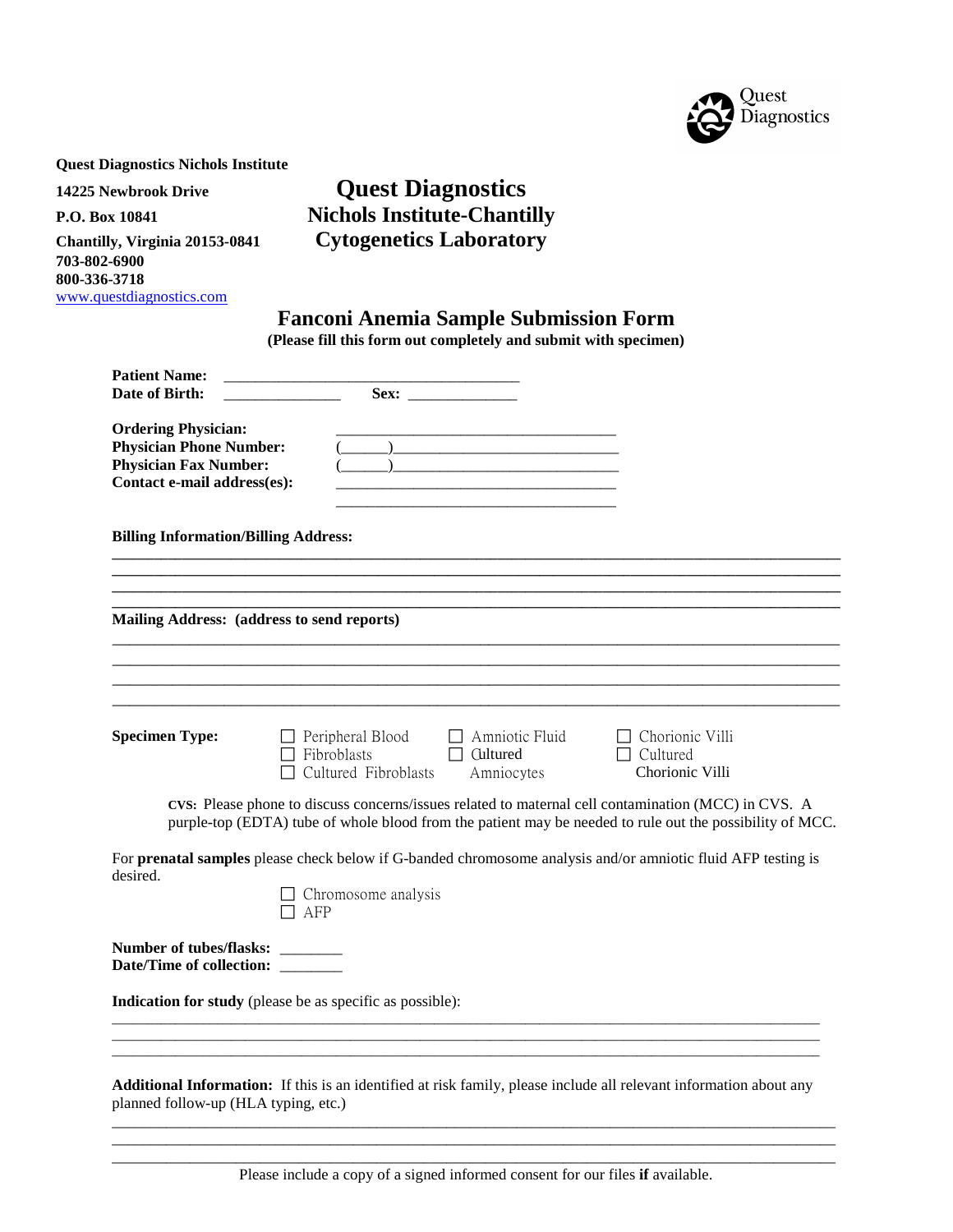## **FANCONI ANEMIA DEB TESTING INFORMATION**



\* "The CPT codes provided are based on AMA guidelines and are for informational purposes only. CPT coding is the sole responsibility of the billing party. Please direct any questions regarding coding to the payer being billed."

### **Specimen Requirements:**

#### **Prenatal:**

25 ml (minimum 15mL) fresh amniotic fluid

40mg (minimum 20mg) chorionic villi submitted in sterile, nontoxic, centrifuge tubes, room temperature.

Minimum Prenatal Cultures: 2 T-25 flasks filled with culture medium, each containing primary or early passage monolayers, room temperature. Please note if fungizone was added to the cell culture media.

#### **Postnatal:**

10 ml whole blood in green-top sodium-heparin tube (2-3mL for infants). *Do NOT submit a sample within 2 weeks of chemotherapy or radiation therapy and please inform the laboratory of any prior therapy*.

Skin biopsy punch in culture medium or 2 T-25's cultured fibroblasts

Room temperature

### **Shipping information:**

Please send the specimen directly to local Quest Business Unit or the cytogenetics laboratory at the address below. Notify the laboratory of carrier tracking number by phone or e-mail prior to submitting specimen.

**ATTN: Aimee Martin, M.S./ Mr. Stephen Wallingford/ Dr. Steven Schonberg Cytogenetics Laboratory Quest Diagnostics Nichols Institute, Chantilly 14225 Newbrook Drive CHANTILLY, VA 20153-0841**

Aimee Martin: [aimee.d.martin@questdiagnostics.com](mailto:aimee.d.martin@questdiagnostics.com) Steve Wallingford: [stephen.x.wallingford@questdiagnostics.com](mailto:stephen.x.wallingford@questdiagnostics.com) Steven Schonberg: [steven.a.schonberg@questdiagnostics.com](mailto:steven.a.schonberg@questdiagnostics.com)

For any questions regarding the information provided or the testing offered, please call our genetic counselor Aimee Martin, MS, CGC, at 703-802-7148 (1-800-336-3718 ext. 7148), e-mail *aimee.d.martin@questdiagnostics.com* or phone 1-866-GENEINFO [866-436-3463]